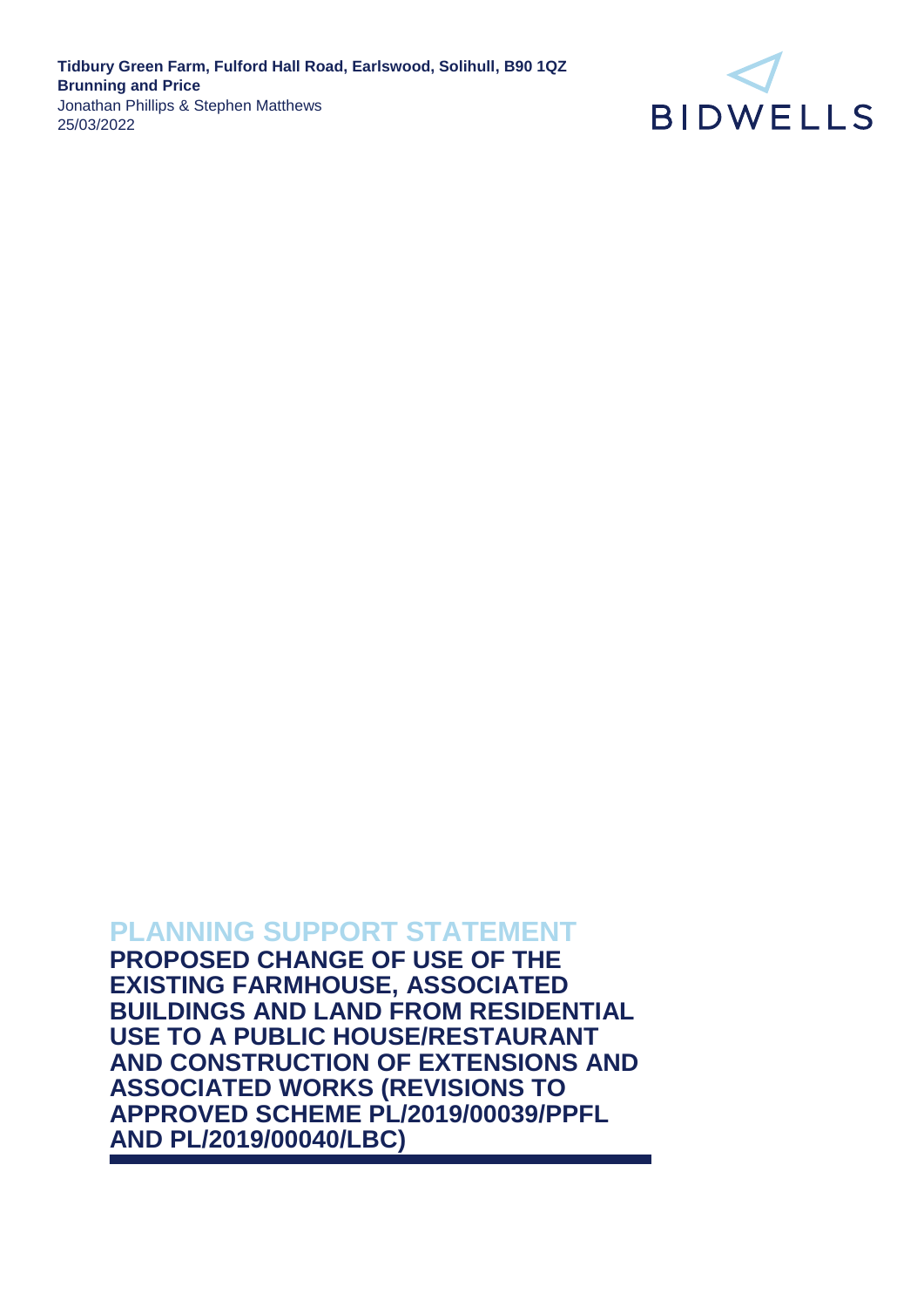# **1.0 Introduction**

- 1.1 This Planning Support Statement has been prepared to accompany applications for planning permission and listed building consent for the proposed change of use of the existing buildings and land from residential to a public house/restaurant and construction of extensions and associated works (revisions to approved scheme PL/2019/00039/PPFL and PL/2019/00040/LBC) at Tidbury Green Farm, Fulford Hall Road, Earlswood, Solihull, B90 1QZ. A separate Design and Access Statement and a separate Heritage Impact Assessment also accompanies these applications.
- 1.2 These consents have not been pursued to date due to the impact of the Covid-19 pandemic and subsequent impact upon the hospitality industry. However, as the industry is now in a state of recovery, Brunning & Price is again able to pursue this site and realise their dreams for converting it into a high-quality community leisure facility. Brunning & Price has reviewed the details of the previous consents and would like to make a number of changes to the approved scheme.
- 1.3 The Statement is set out in six sections and comprises:
	- 1.0 Introduction
	- 2.0 Site Description & Surrounding Area
	- 3.0 Proposals & Planning History
	- 4.0 Relevant Planning Policies
	- 5.0 Assessment of Planning Issues
	- 6.0 Summary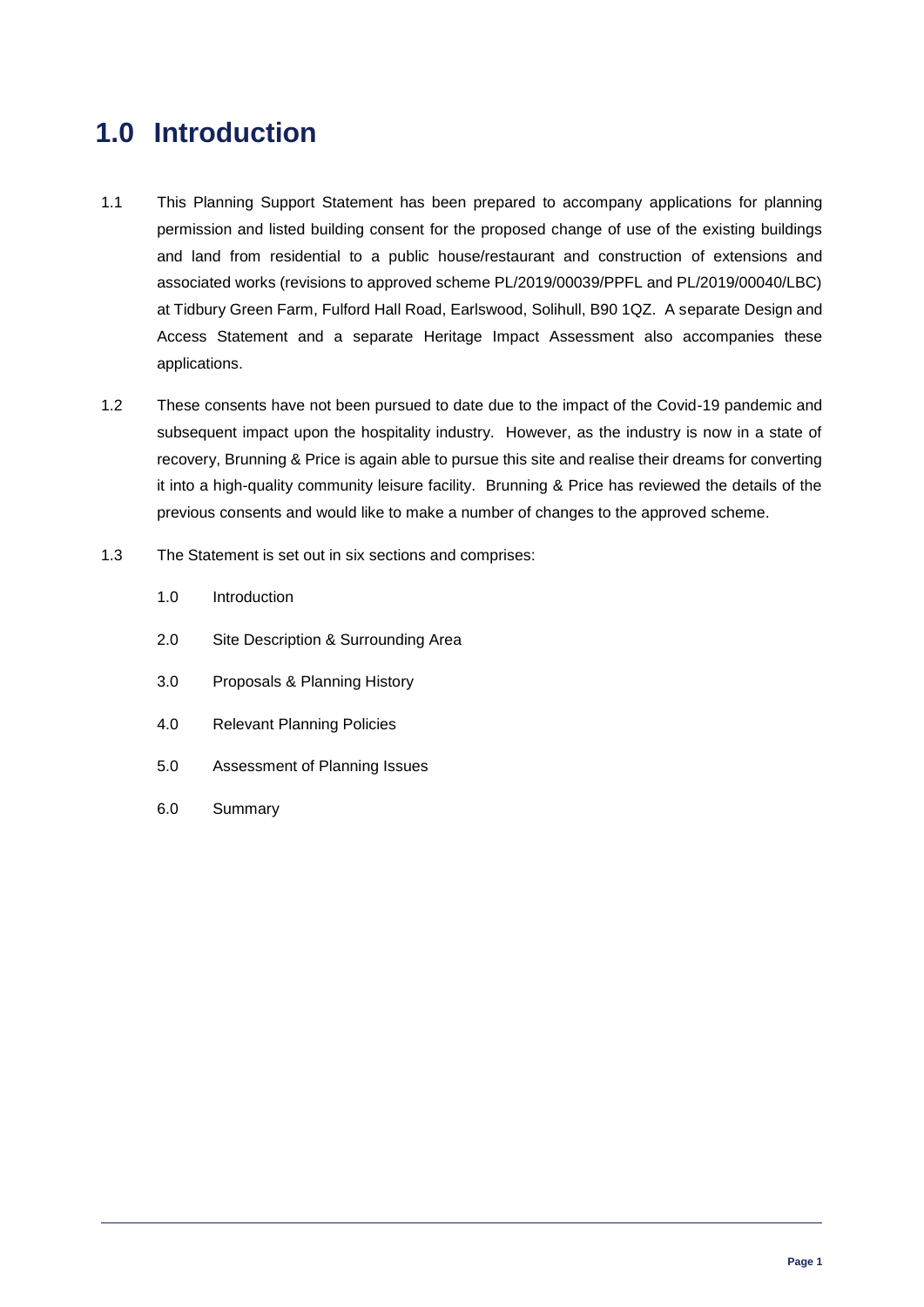# **2.0 Site Description & Surrounding Area**

- 2.1 The application site comprises an existing farmhouse and associated outbuildings that are located in Earlswood, Solihull. The premises have been vacant since January 2020.
- 2.2 The farmhouse, cowshed, barn, stables and pigsties buildings themselves are grade II listed buildings, which were all listed on 14/07/2016. They are separately listed but are noted for their group value. The site does not lie within a designated conservation area.
- 2.3 The Historic England listing descriptions for these listed buildings are contained within the accompanying Heritage Impact Assessment report.
- 2.4 The application site is located within the designated Green Belt.
- 2.5 The wider settlement itself is residential in character, with the significant new housing development of the 'Tidbury Heights' scheme within very close proximity to the application site.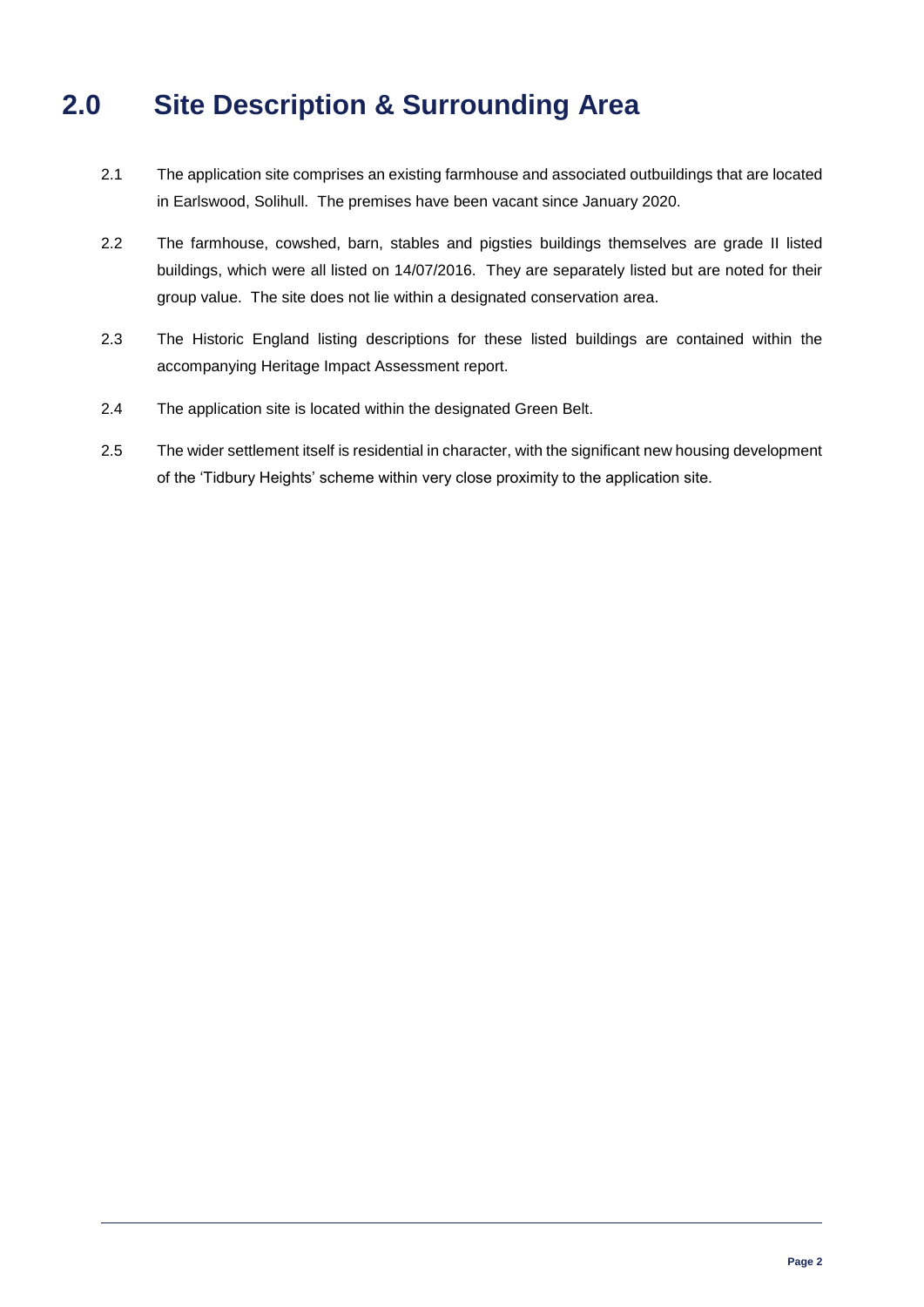# **3.0 Proposals & Planning History**

- 3.1 The application proposals comprise the proposed change of use of the existing buildings and land from residential to a public house/restaurant and construction of extensions and associated works (revisions to approved scheme PL/2019/00039/PPFL and PL/2019/00040/LBC) at Tidbury Green Farm, Fulford Hall Road, Earlswood, Solihull, B90 1QZ.
- 3.2 These consents have not been pursued to date due to the impact of the Covid-19 pandemic and subsequent impact upon the hospitality industry. However, as the industry is now in a state of recovery, Brunning & Price is again able to pursue this site and realise their dreams for converting it into a high-quality community leisure facility. Brunning & Price has reviewed the details of the previous consents and would like to make a number of changes to the approved scheme.
- 3.3 All of the proposed alterations are illustrated within the accompanying application drawings. A summary of proposed changes to the approved scheme is as follows:

### **Main House – Ground Floor:**

• Previously a mixture of trade area and the manager's accommodation; this is now all trade area with a wine store and private dining room.

#### **Main House – First Floor:**

• Previously the proposed manager's accommodation, the existing rooms will now be designed for customer toilets and back of house areas (office and store).

### **Main House – Second Floor:**

• No change; for storage use only.

#### **Existing Barn and Stable Buildings:**

• These areas remain as trade area, with the only noticeable difference being the new and larger mezzanine floor.

### **Extension – Basement:**

• The subterranean element has been omitted from the scheme.

#### **Extension – Ground Floor:**

• The central section of the car park entrance elevation will be brought forward to emphasise the entrance and to ease congestion on the bar servery.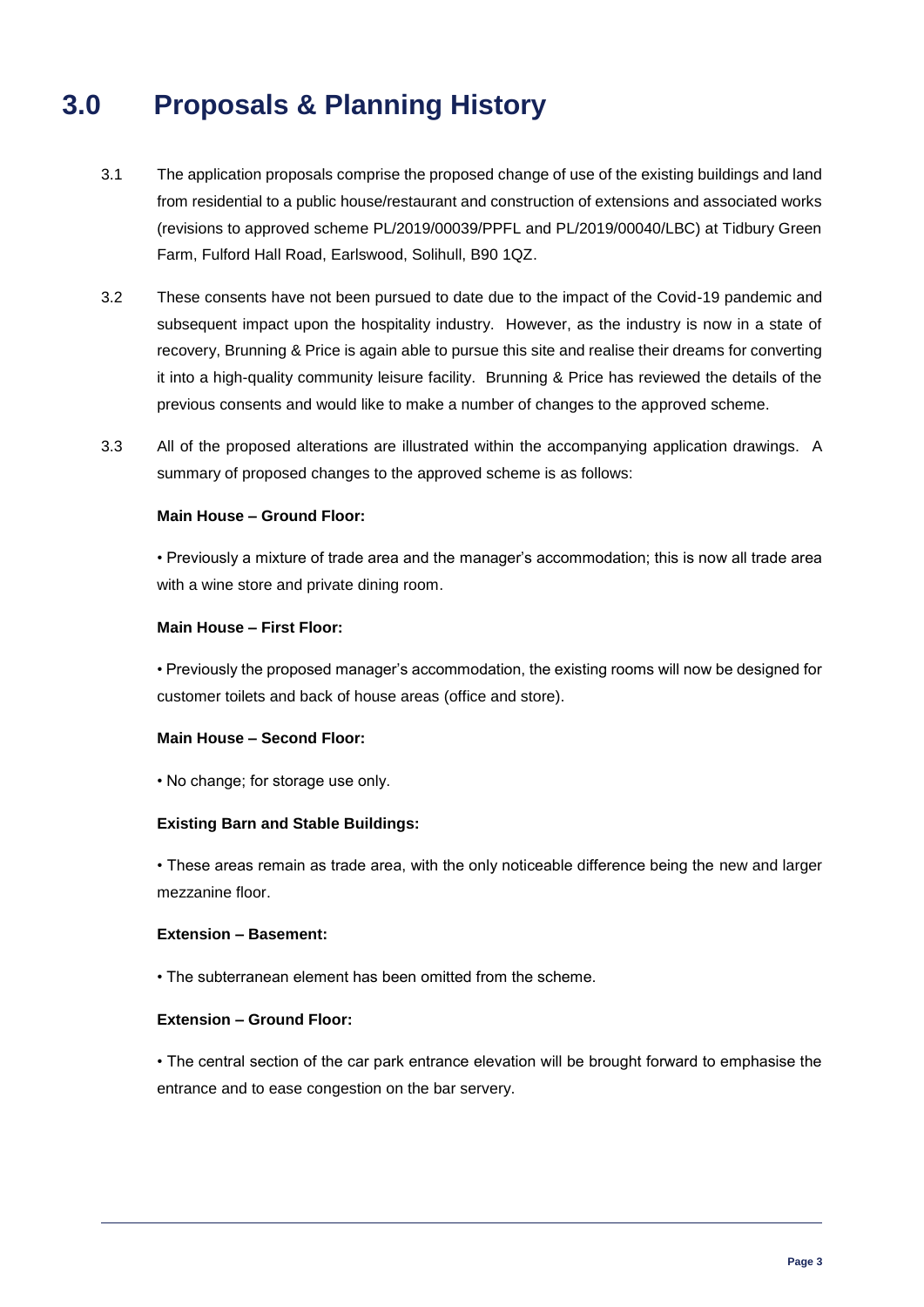• The glazed link between the new ground floor extension and the existing house and barn 2 building has been slightly increased in size as it projects further along barn 2.

• The kitchen area has been extended to accommodate the previous proposed subterranean elements, to include cold rooms and food storage.

• The proposed beer store is now formed at ground floor level as opposed to the previously proposed subterranean beer store.

• A new 1.8m high compound fencing is proposed around the new bin store area.

• There will be a new internal staircase up to the first-floor area.

## **Extension – First Floor/Roof Void:**

• This area will be designed to hide the requisite mechanical plant and additional back of house elements previously proposed in the basement area; to include male and female chef changing facilities, staff room and plant room.

- 3.4 The key relevant planning history for the site comprises the previously consented scheme, approved on 21/01/2020, under LPA references: PL/2019/00039/PPFL and PL/2019/00040/LBC. Prior to these were applications 18/00235/PPFL and 18/00236/LBC, which were withdrawn on 02/01/2019.
- 3.5 The applicant sought formal pre-application advice from the LPA on this revised scheme. The LPA's response (LPA reference: PL/2021/02903/PREAPC) was received on 17/01/2022. LPA officers considered that the new proposal is materially different from the original approved scheme and therefore full planning permission and listed building consent is required. LPA officers listed numerous objections to the scheme, in terms of impact upon the heritage assets and the Green Belt and set out draft reasons for refusal within their pre-application response. The concerns of LPA officers can be summarised as follows:

Heritage - the additional development would further damage the overall character of the property and would result in further harm to the significance of the listed buildings.

Highways - concerns that the proposals will reduce the area available for car parking to be accommodated. It is likely that the increased seating area and improved facilities will increase the number of customers visiting the site, which could require an increase in car parking provided at the site. A full transport statement required.

Ecology - updated surveys for protected species and habitats within the site will be required given the time since the last application.

Noise – the report must be updated to reflect new scheme.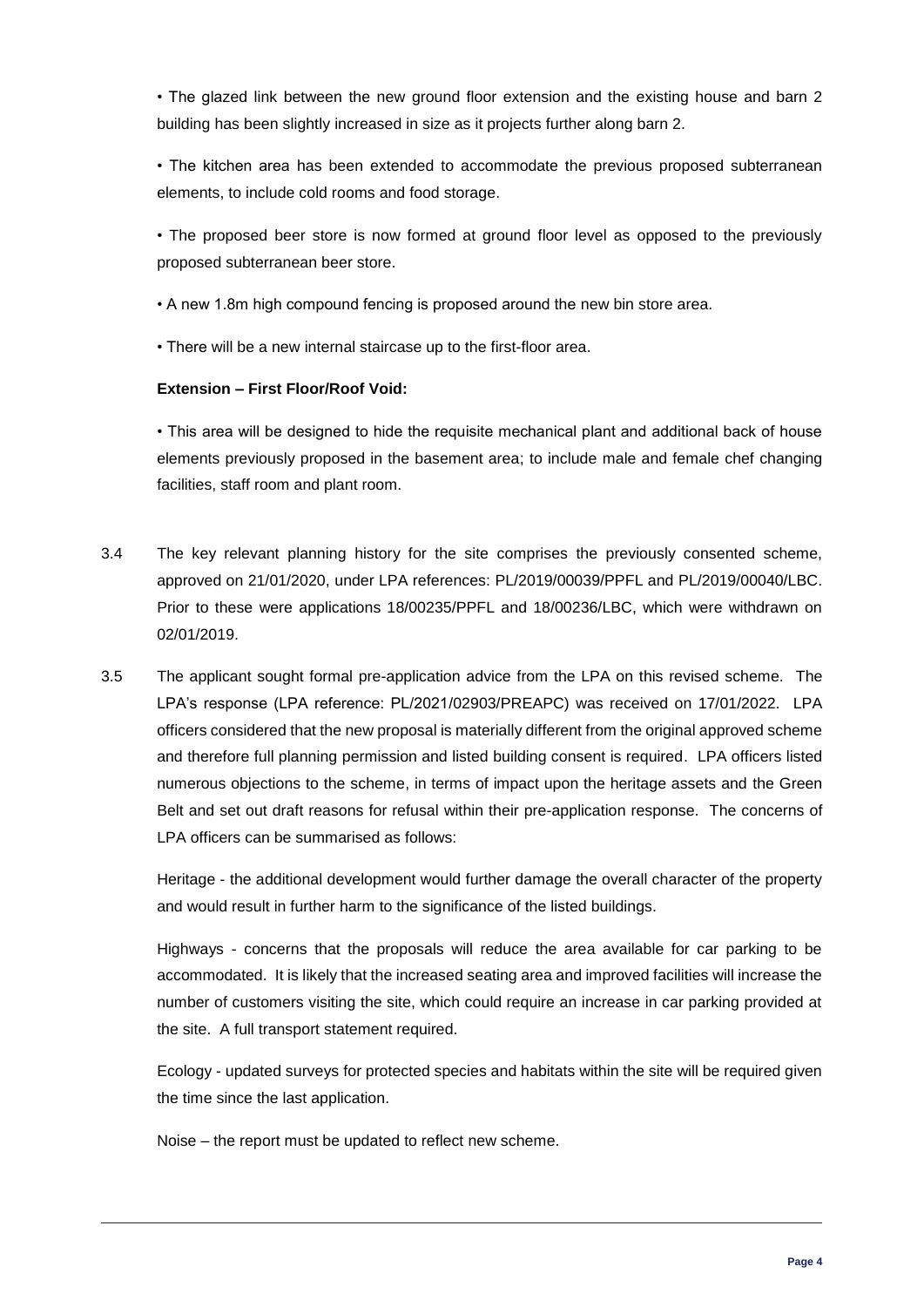Flooding – the site area is believed by officers to be more than 1 hectare in area, so a Flood Risk Assessment (FRA) is required (the application site area is 0.96ha, so no FRA is required).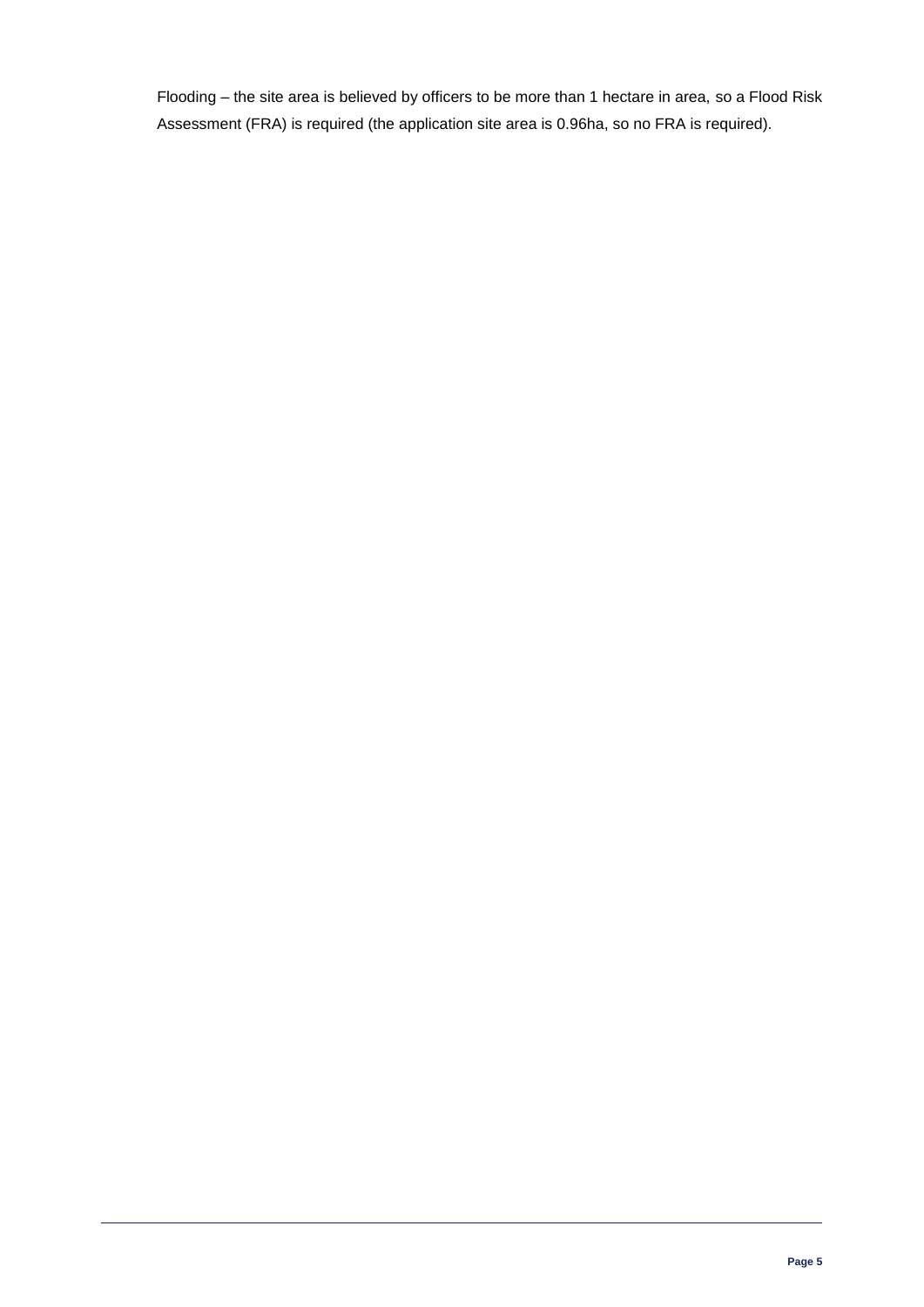# **4.0 Relevant Planning Policy**

### **National Planning Policy Framework 2021**

- 4.1 The 2021 Framework reiterates the presumption in favour of sustainable development (paragraph 11) which requires development proposals that accord with an up-to-date development plan to be approved without delay. Where there are no relevant development plan policies, or the policies which are most important for determining the application are out-of-date, permission should be granted unless in conflict with the 2021 Framework. The 2021 Framework also requires LPAs to approach decisions on proposed development in a positive and creative way and to work proactively with applicants to secure developments that will improve the economic, social and environmental conditions of the area. Decision-makers at every level should seek to approve applications for sustainable development where possible (all paragraph 38).
- 4.2 The 2021 Framework requires planning policies and decisions to help create the conditions in which businesses can invest, expand and adapt. Significant weight should be placed on the need to support economic growth and productivity, taking into account both local business needs and wider opportunities for development (paragraph 81).
- 4.3 The 2021 Framework requires planning policies and decisions to promote social interaction and opportunities for meetings between people who might not otherwise come into contact with each other (paragraph 92). The 2021 Framework adds that in order to provide the social and recreational facilities and services the community needs, planning policies and decisions should plan positively for the provision and use of shared spaces and meeting places, such as public houses (paragraph 93).
- 4.4 The 2021 Framework states that good design is a key aspect of sustainable development (paragraph 126). Planning policies and decisions should ensure that developments function well and add to the overall quality of the area; are visually attractive; are sympathetic to local character and history, while not preventing or discouraging appropriate innovation or change; create attractive, welcoming and distinctive places; optimise the potential of the site to accommodate and sustain an appropriate amount and mix of development and support local facilities and transport networks; and create safe, inclusive and accessible places that do not undermine the quality of life or community cohesion and resilience (all paragraph 130).
- 4.5 The 2021 Framework protects Green Belt land, stating that its fundamental aim is to prevent urban sprawl by keeping land permanently open, with the essential characteristics of Green Belts being their openness and their permanence (paragraph 137). The five purposes of the Green Belt comprise; to check unrestricted urban sprawl of large built-up areas; to prevent neighbouring towns merging into one another; to assist in safeguarding the countryside from encroachment; to preserve the setting and special character of historic towns; and to assist in urban regeneration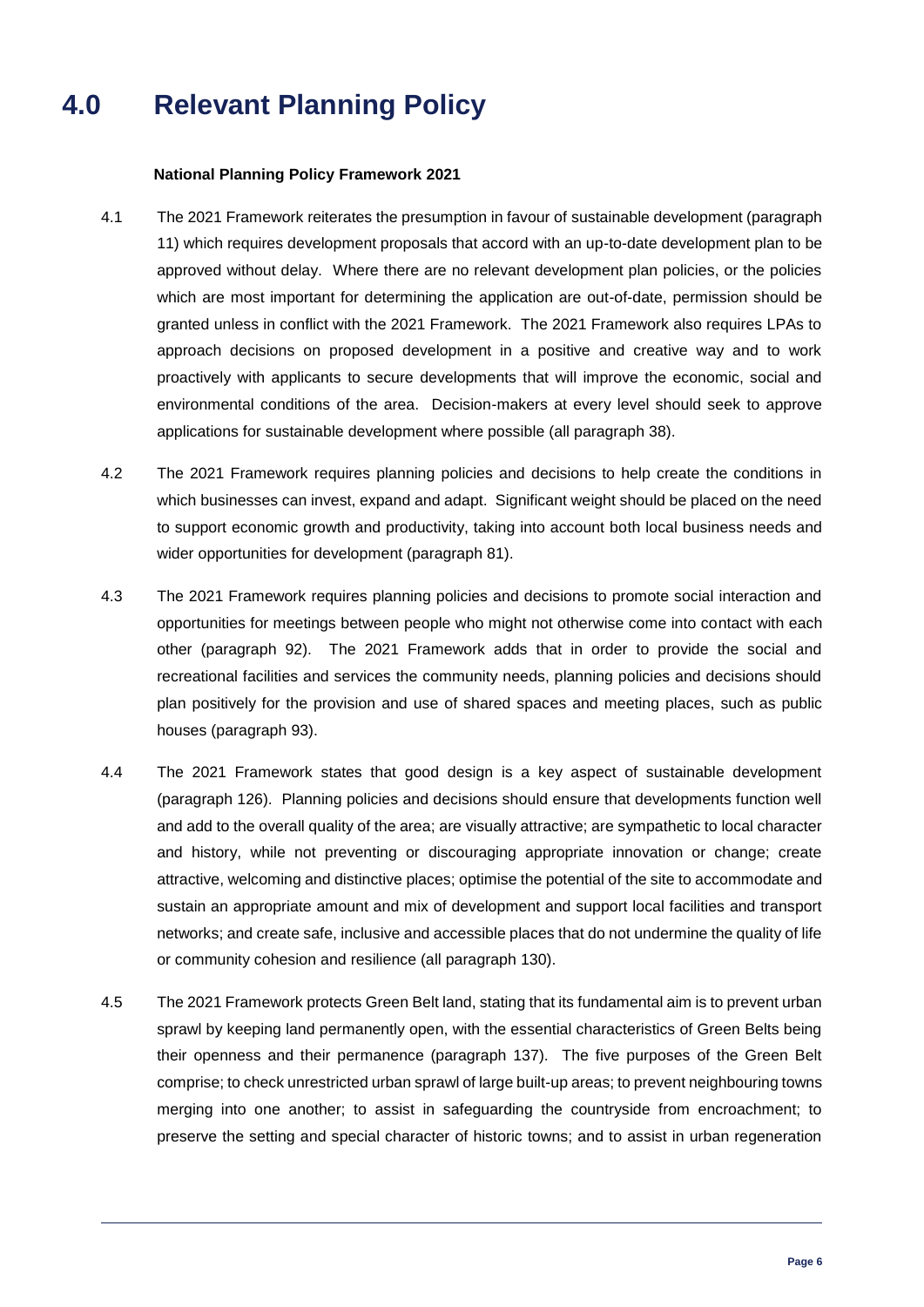(paragraph 138). Inappropriate development is, by definition, harmful to the Green Belt and should not be approved except in very special circumstances (paragraph 147). Exceptions to inappropriate development include: the extension or alteration of a building, provided that it does not result in disproportionate additions over and above the size of the original building; and limited infilling or the partial or complete redevelopment of previously developed land, whether redundant or in continuing use, which would not have a greater impact on the openness of the Green Belt than the existing development or does not cause substantial harm to the openness of the Green Belt (paragraph 149). Certain forms of development are also not inappropriate in the Green Belt, provided that they preserve its openness and do not conflict with the purposes of including land within it. These include: the re-use of buildings, provided that the buildings are of a permanent and substantial construction; and material changes of use of land (paragraph 150).

4.6 The 2021 Framework requires that heritage assets are conserved in a manner appropriate to their significance (paragraph 189). Heritage assets should be put to viable uses consistent with their conservation and development should make a positive contribution to local character and distinctiveness (paragraph 190). Development proposals should avoid or minimise any conflict between the heritage asset's conservation and any aspect of the proposal (paragraph 195). In determining applications, LPAs should take account of: the desirability of sustaining and enhancing the significance of heritage assets and putting them to viable uses consistent with their conservation; the positive contribution that conservation of heritage assets can make to sustainable communities including their economic vitality; and the desirability of new development making a positive contribution to local character and distinctiveness (paragraph 197). When considering the impact of a proposed development on the significance of a designated heritage asset, great weight should be given to the asset's conservation, irrespective of whether any potential harm amounts to substantial harm, total loss or less than substantial harm to its significance (paragraph 199). Any harm to, or loss of, the significance of a designated heritage asset should require clear and convincing justification (paragraph 200). Where a development would lead to less than substantial harm to the significance of a heritage asset, this harm should be weighed against the public benefits of the proposal including, where appropriate, securing its optimum viable use (paragraph 202).

### **Development Plan Policies**

- 4.7 The adopted Development Plan for the application site is the Solihull Local Plan 2013.
- 4.8 Policy P10 of the Local Plan addresses the natural environment and requires development to incorporate measures to protect, enhance and restore the landscape where possible and thereby help to create or maintain a healthy natural environment which provides social and economic benefits.
- 4.9 Policy P14 of the Local Plan concerns amenity and requires development to be a good neighbour and protect and enhance the existing amenity of residential and commercial occupiers.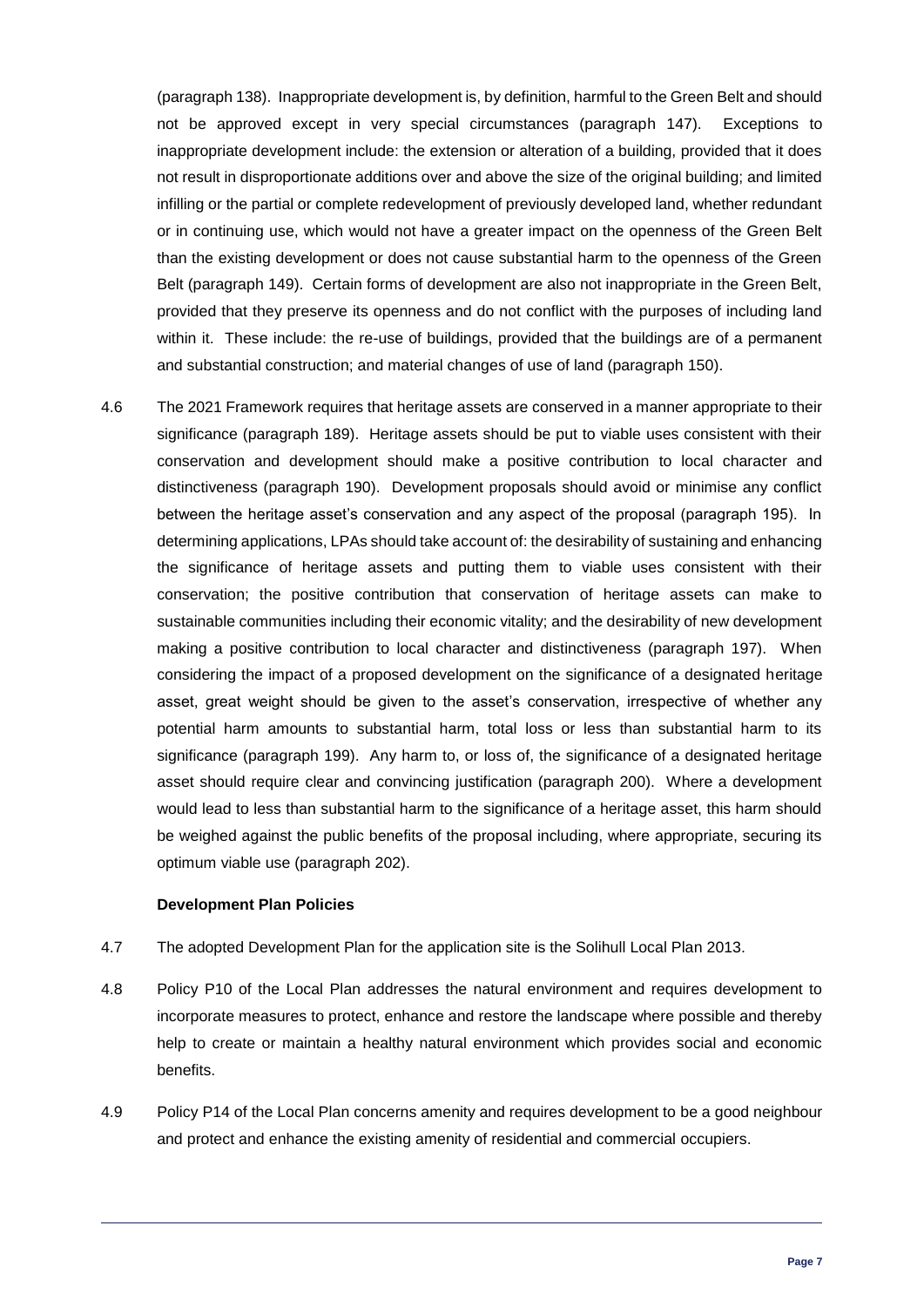- 4.10 Policy P15 of the Local Plan addresses securing design quality and requires development to achieve good quality, sustainable and inclusive design and sets out a number of measures to achieve this. These include the conservation and enhancement of the local character; ensuring that the scale, massing, layout and landscape of the development respects the surrounding natural, built and historic environment; and the integration of the natural environment into the development.
- 4.11 Policy P16 of the Local Plan concerns the conservation of heritage assets and local distinctiveness. This policy outlines the importance of the historic environment to the local character and distinctiveness of the Borough, stating that it can provide cultural, economic, environmental and social benefits. This policy requires that development enhances and preserves heritage assets in order to conserve local character and create a sense of place.
- 4.12 Policy P17 of the Local Plan addresses the countryside and the Green Belt. This policy seeks to safeguard the Green Belt from inappropriate development, which will only be permitted in very special circumstances. Development that is not considered inappropriate within the Green Belt includes: development involving the replacement, extension or alteration of buildings which do not harm the purposes of the Green Belt; reasonable expansion of established businesses, where a proposal would make a significant contribution to the local economy; and the re-use of buildings and land where the new use would not conflict with, nor have a materially greater impact on, the openness of the Green Belt and its purposes.
- 4.13 Policy P18 of the Local Plan concerns health and wellbeing and supports development which contributes to a high quality, attractive and safe public realm and encourages social interaction.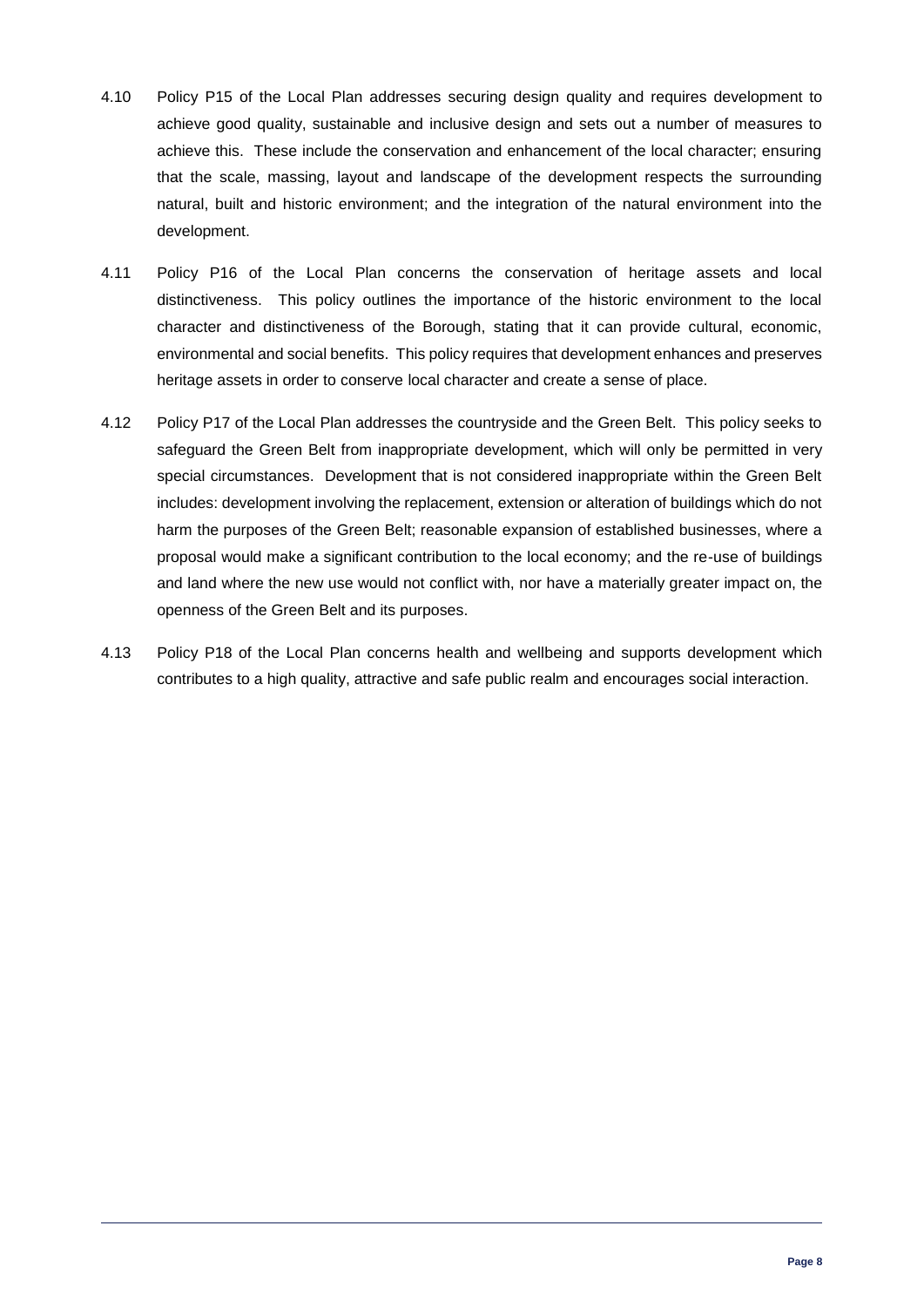# **5.0 Assessment of Planning Issues**

- 5.1 The application proposals comprise the proposed change of use of the existing buildings and land from residential to a public house/restaurant and construction of extensions and associated works (revisions to approved scheme PL/2019/00039/PPFL and PL/2019/00040/LBC) at Tidbury Green Farm, Fulford Hall Road, Earlswood, Solihull, B90 1QZ. The application proposals are detailed in the accompanying plans and documents.
- 5.2 In planning terms, these applications should therefore be solely assessed on their net differences with the previously consented scheme, approved on 21/01/2020, under LPA references: PL/2019/00039/PPFL and PL/2019/00040/LBC. A summary of these proposed changes to the approved scheme is as follows:

### **Main House – Ground Floor:**

• Previously a mixture of trade area and the manager's accommodation; this is now all trade area with a wine store and private dining room.

#### **Main House – First Floor:**

• Previously the proposed manager's accommodation, the existing rooms will now be designed for customer toilets and back of house areas (office and store).

#### **Main House – Second Floor:**

• No change; for storage use only.

#### **Existing Barn and Stable Buildings:**

• These areas remain as trade area, with the only noticeable difference being the new and larger mezzanine floor.

#### **Extension – Basement:**

• The subterranean element has been omitted from the scheme.

### **Extension – Ground Floor:**

• The central section of the car park entrance elevation will be brought forward to emphasise the entrance and to ease congestion on the bar servery.

• The glazed link between the new ground floor extension and the existing house and barn 2 building has been slightly increased in size as it projects further along barn 2.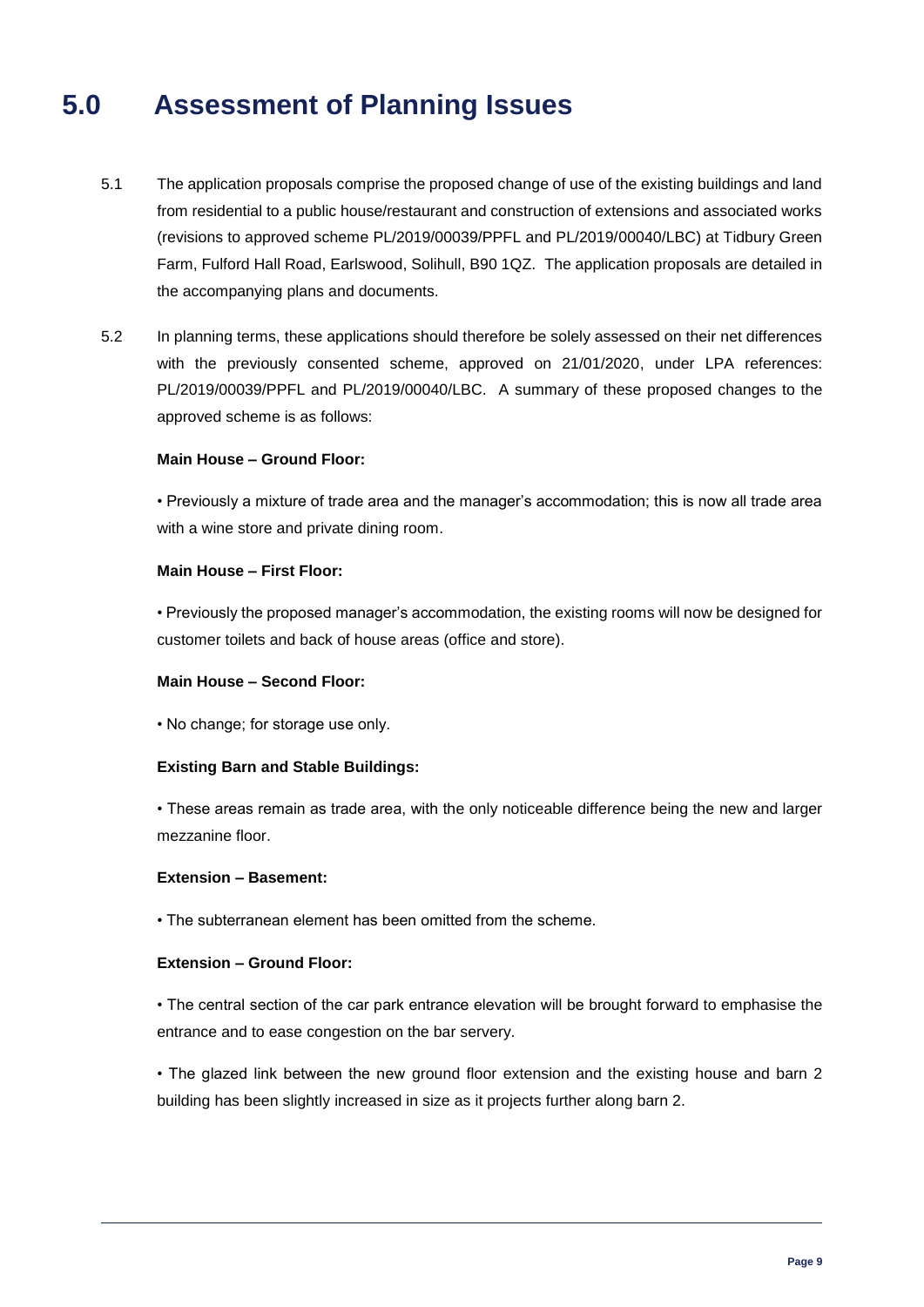• The kitchen area has been extended to accommodate the previous proposed subterranean elements, to include cold rooms and food storage.

• The proposed beer store is now formed at ground floor level as opposed to the previously proposed subterranean beer store.

• A new 1.8m high compound fencing is proposed around the new bin store area.

• There will be a new internal staircase up to the first-floor area.

### **Extension – First Floor/Roof Void:**

• This area will be designed to hide the requisite mechanical plant and additional back of house elements previously proposed in the basement area; to include male and female chef changing facilities, staff room and plant room.

- 5.3 These application proposals are considered to raise two key planning issues, which are: their net implications, over and above the approved scheme, on the openness of the Green Belt and their net implications, over and above the approved scheme, upon designated heritage assets. The latter is assessed within the accompanying Heritage Impact Assessment. For the reasons rehearsed within the accompanying Heritage Impact Assessment, the heritage impacts of the net differences between the approved and proposed schemes are considered to be in compliance with the 2021 Framework, together with Policies P15 and P16 of the Local Plan.
- 5.4 All other aspects of the planning issues raised by the application proposals are considered to not be materially at variance to the existing consented scheme and have consequently the subject of favourable precedent, as established by the LPA's approval of applications PL/2019/00039/PPFL and PL/2019/00040/LBC.
- 5.5 In terms of the net implications, over and above the approved scheme, on the openness of the Green Belt, the key changes are considered to concern the ground floor extension and the proposed additional floorspace to be created. This additional floorspace principally concerns the addition to the kitchen, but there are also modest additions to the ground floor car park entrance elevation and the glazed link between the new extension and the stable building. In addition, although no additional floorspace is created, the new 1.8m high compound fencing around the bin store area could be considered by the LPA to have implications for the openness of the Green Belt. The proposed new GIA floorspace of the revised scheme, over that already consented, is only an modest 14.7%.
- 5.6 Within the context of this site, the consented scheme and the wider setting of the site, it is considered that the net implications of these proposed changes to the approved scheme do not result in such material harm to the openness of the Green Belt that a refusal of planning permission by the LPA on this basis would be reasonable nor defensible.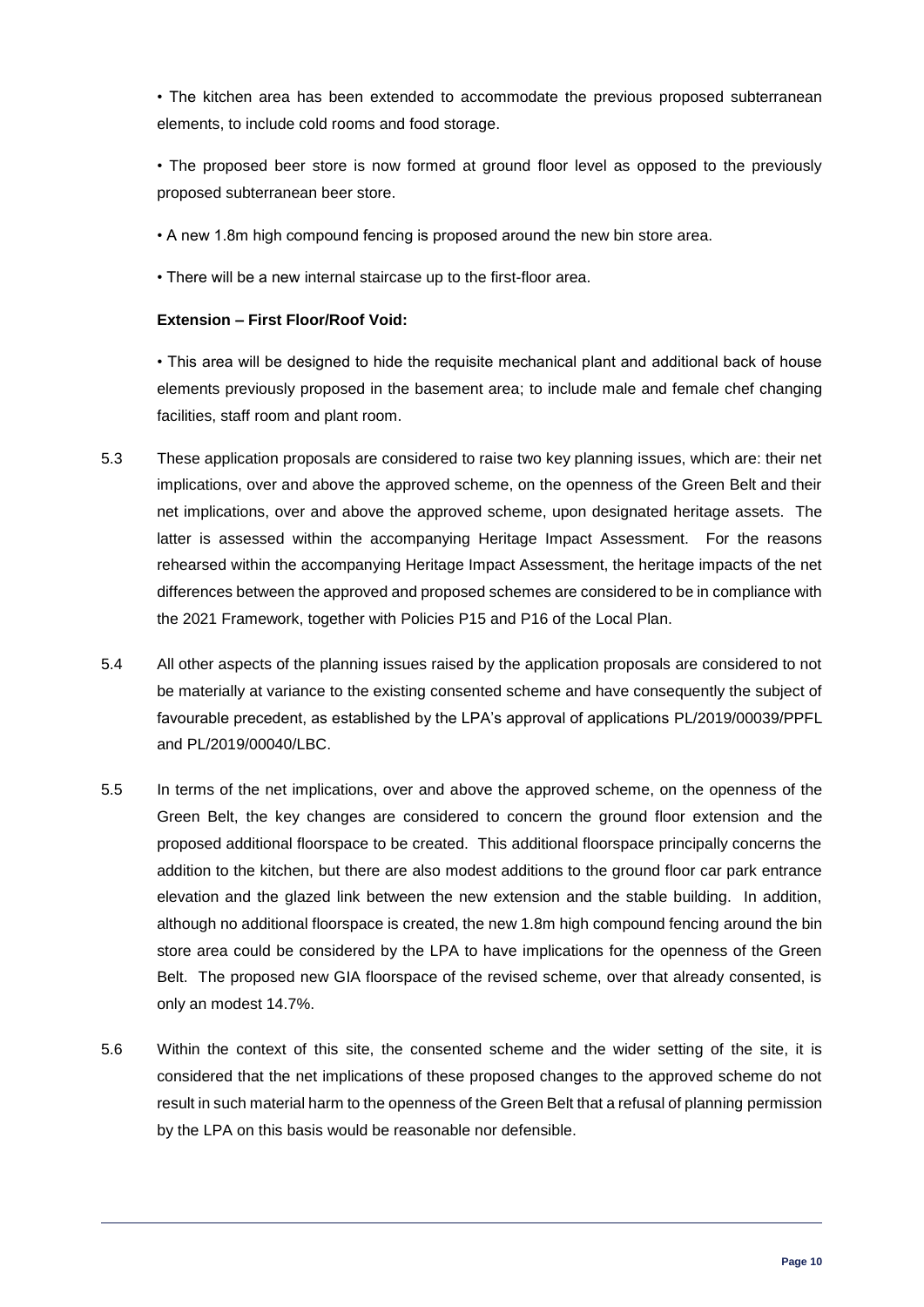- 5.7 The site is surrounded by built development, including the recent 'Tidbury Heights' housing development, and the proposed revised works are located entirely within the curtilage of an existing development. In reality, within this established context, there would be no material impacts upon the openness of the Green Belt as a consequence of the proposed revisions to the approved scheme.
- 5.8 For all of these reasons, the resulting net implications, over and above the approved scheme, on the openness of the Green Belt are considered to comply with the reasonable requirements of the 2021 Framework and Policy P17 of the Local Plan.
- 5.9 In all other aspects, the net implications of the proposed variations over and above the approved scheme upon such matters as the implications upon residential amenity; landscape, ecology and highways are not considered to be materially at variance. None of these planning matters are considered to be demonstrably nor materially impacted by the proposed revisions to the approved scheme. The previously imposed planning conditions covering these aspects of the approved scheme can simply be reimposed upon the revised scheme. The application proposals are therefore considered to be in compliance with the reasonable requirements of the 2021 Framework, together with Policies P10, P14, P15 and P18 of the Local Plan, in this regard.
- 5.10 The proposed revisions to the approved scheme are necessary in order to secure a viable community leisure facility at this site. The proposed variations to the approved scheme will allow the applicant to realise the appropriate reuse of these listed premises for a publicly accessible, community leisure use, which will serve the local community catchment population, will allow public access into these heritage assets and will directly contribute towards their ongoing maintenance and upkeep. The proposed public house/restaurant will also provide direct and indirect employment and will generate local economic activity. Both full and part-time staff would be employed at these premises and will be reliant on it for their income.
- 5.11 The proposed revisions comprise an essential part of the applicant's investment into these listed premises and form a key part of the applicant's strategy to attract custom to this community leisure facility, to ensure its economic viability from its establishment on site. The application proposals would therefore help facilitate the establishment and consequent operation of this public house/restaurant, which would to add to and enhance the economic vitality and viability of the Earlswood local area. Furthermore, through the provision of guest accommodation, the application proposals would also help enhance the local provision of visitor accommodation, to help boost the economic benefits that the visitor economy plays for the local economy and employment generation.
- 5.12 The application proposals, to modestly vary the approved scheme, form an essential part of the applicant's strategy to attract custom to ensure the economic viability of this proposed commercial social and leisure facility. The proposed public house/restaurant will be an important local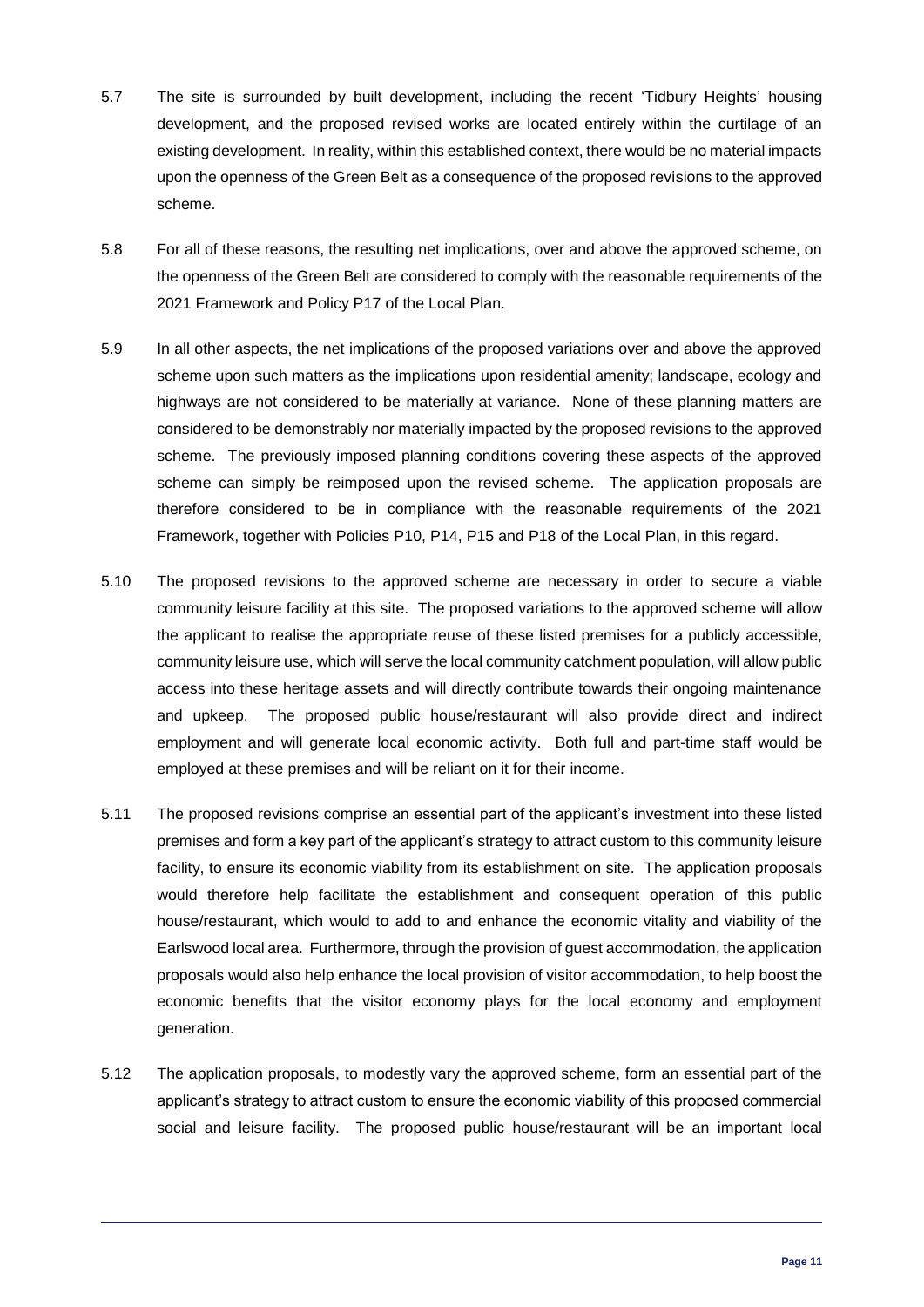community leisure facility within the Earlswood area. In order to be economically viable, the applicant needs to secure consent for these modest revisions to the approved scheme, to ensure its viability and secure the direct and indirect employment and local economic activity that will result. The application proposals would therefore facilitate the beneficial, sympathetic and appropriate use of these listed premises, which would add to and enhance the economic vitality and viability of the wider Earlswood area.

- 5.13 The proposed public house/restaurant will be an important community leisure facility within the Earlswood local area. It will provide an established and valued community leisure facility, which enhances the opportunities for social interaction (as required by paragraphs 92 and 93 of the 2021 Framework) and will directly help to meet the economic and social needs of the local community, in compliance with the aspirations of Policy P18 of the Local Plan. The application proposals would therefore support the wider social, leisure and community aims and aspirations of the 2021 Framework and Policy P18 of the Local Plan, as rehearsed above in Section 4.0.
- 5.14 Furthermore, the importance of enhanced and appropriate outdoor facilities has become only too apparent throughout the Covid pandemic and the consequential restrictions on the operation and trading of the hospitality and leisure sector. Whilst legal restrictions have been relaxed for now, customer demand *for al fresco* facilities is unlikely to dissipate in the foreseeable future, regardless of whether or not Central Government restrictions are ever to be reimposed. Many customers are choosing, as a preference and regardless of any on-going legal restrictions, to use external seating facilities, as they feel more comfortable, safe, and more willing to patronise hospitality and leisure businesses, through doing so. For the hospitality and leisure sector to recover from the catastrophic impacts of the pandemic, all assistance remains to be given for the foreseeable future and the maximisation of the use of external areas will be critical for this. The LPA should therefore use its best efforts to support the recovery of their own hospitality and leisure sector in this regard.
- 5.15 Central Government has acknowledged that very special circumstances exist in the whole retail and leisure industry at present in the fight against the impact of the Covid pandemic. The Government has introduced a plethora of new measures to assist in the recovery of the economy of this sector. The introduction of the Planning and Business Act 2020 and the merging of town centre uses into Class E are nationwide initiatives to counter the devastating impact of the pandemic, along with deemed consent for pubs and restaurants to act as take-aways until April 2022 and the provision of allowing use of marquees in pub and restaurant gardens for the whole Summer. Inspectors have supported schemes to enhance external facilities at hospitality and leisure venues, including those located within designated Green Belts.
- 5.16 On the issue of transportation impact, the proposed amended scheme would have no materially greater impact than the previously consented scheme. The transportation statement that accompanied the previously consented application is therefore still relevant and accompanies these applications.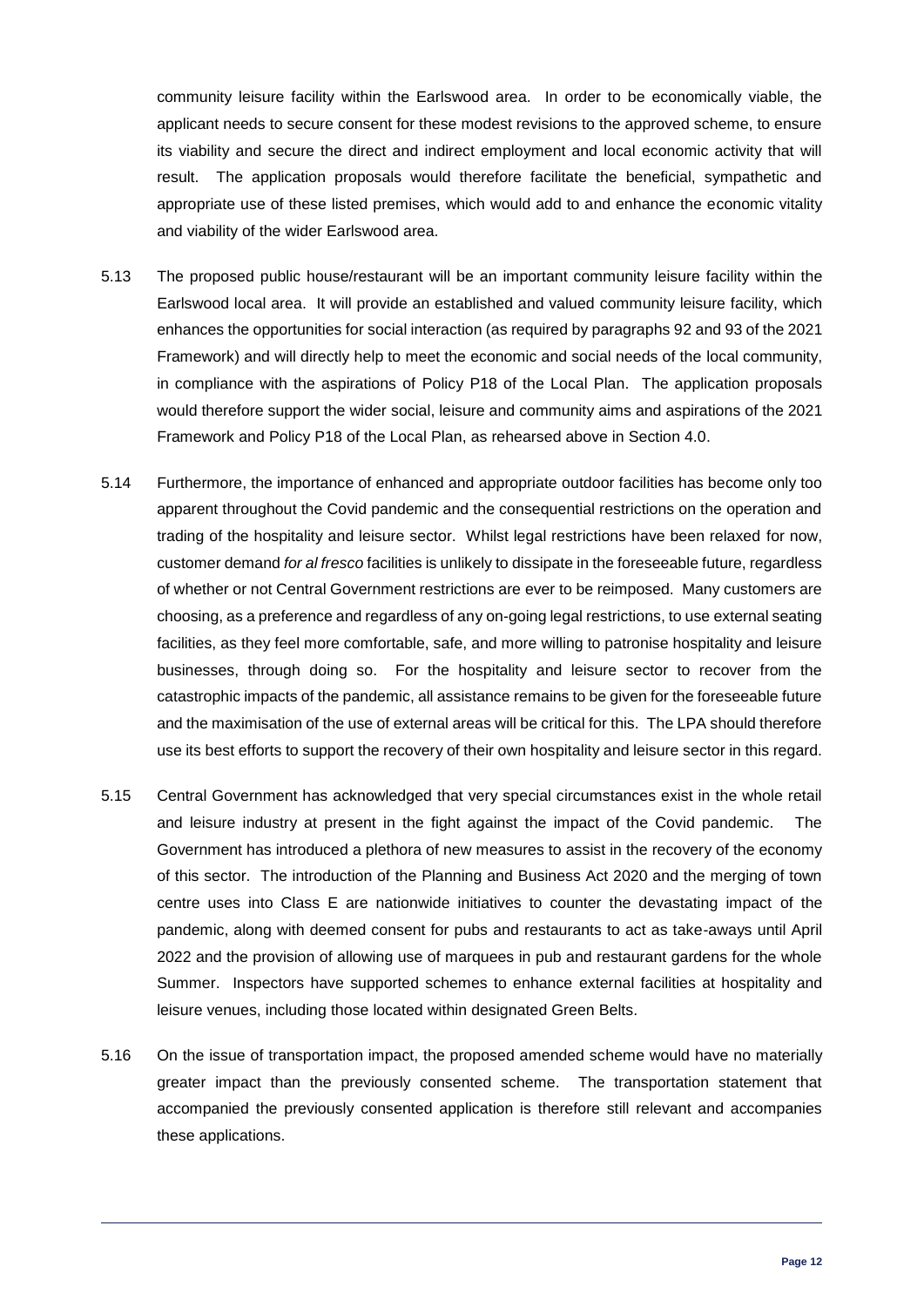- 5.17 Taking all of the above into account, it is therefore considered that the application proposals accord with the requirements and wider aims and aspirations of the 2021 Framework; together with Policies P10, P14, P15, P16, P17 and P18 of the Local Plan, as rehearsed above in Section 4.0.
- 5.18 The application proposals are therefore considered to constitute sustainable development, for which there is a presumption in favour. In accordance with the 2021 Framework's presumption in favour of sustainable development, together with the very special circumstances pertaining to the national recovery of the hospitality and leisure sector following the pandemic, the application proposals should be approved without delay.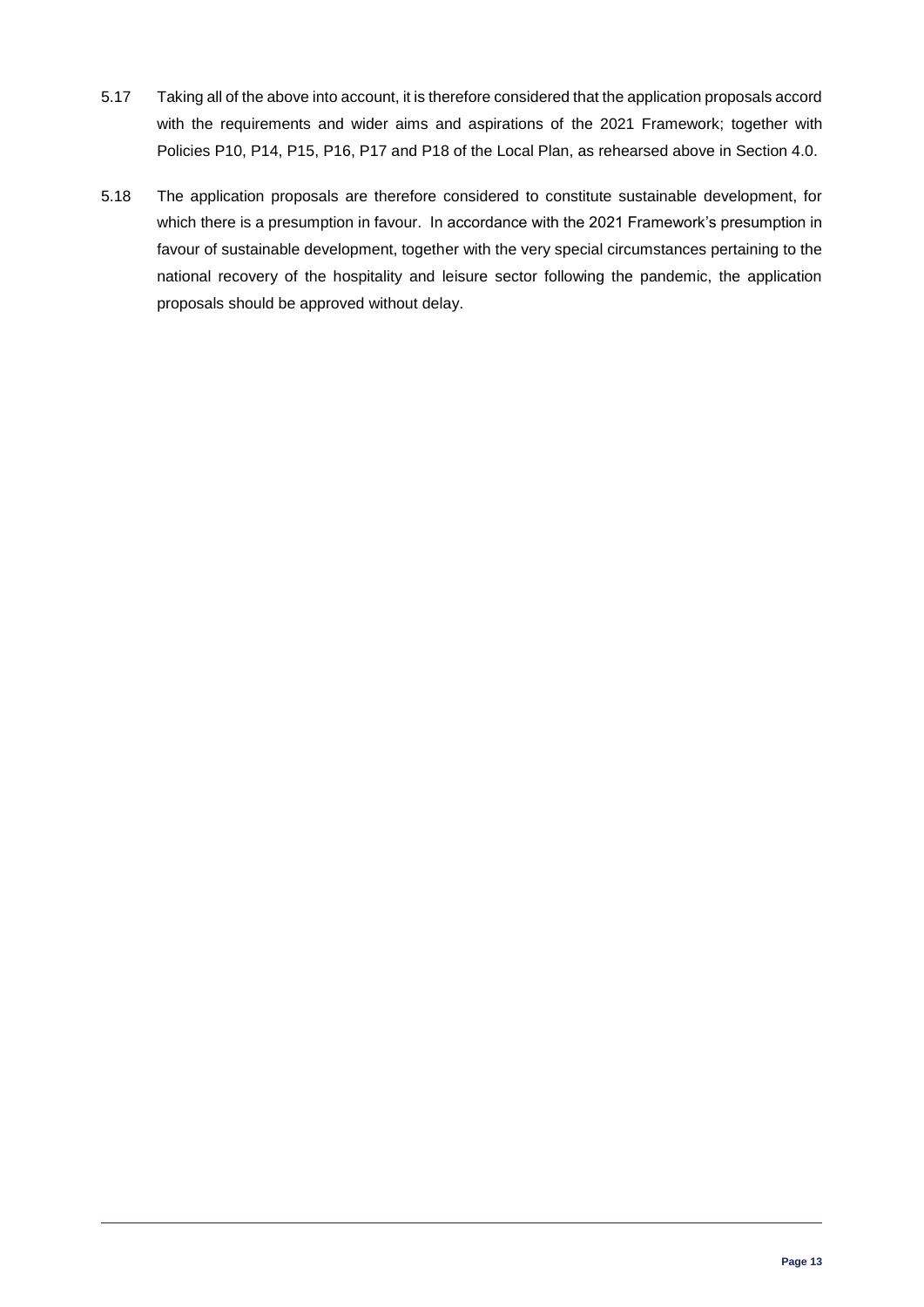# **6.0 Summary**

- 6.1 In planning terms, these applications should therefore be solely assessed on their net differences with the previously consented scheme, approved on 21/01/2020, under LPA references: PL/2019/00039/PPFL and PL/2019/00040/LBC.
- 6.2 These application proposals are considered to raise two key planning issues, which are: their net implications, over and above the approved scheme, on the openness of the Green Belt and their net implications, over and above the approved scheme, upon designated heritage assets.
- 6.3 For the reasons rehearsed within the accompanying Heritage Impact Assessment, the heritage impacts of the net differences between the approved and proposed schemes are considered to be in compliance with the 2021 Framework, together with Policies P15 and P16 of the Local Plan.
- 6.4 In terms of the net implications, over and above the approved scheme, on the openness of the Green Belt, the key changes are considered to concern the ground floor extension and the proposed additional floorspace to be created. In addition, although no additional floorspace is created, the new 1.8m high compound fencing around the bin store area could be considered by the LPA to have implications for the openness of the Green Belt.
- 6.5 Within the context of this site, the consented scheme and the wider setting of the site, it is considered that the net implications of these proposed changes to the approved scheme do not result in such material harm to the openness of the Green Belt that a refusal of planning permission by the LPA on this basis would be reasonable nor defensible.
- 6.6 The site is surrounded by built development, including the recent 'Tidbury Heights' housing development, and the proposed revised works are located entirely within the curtilage of an existing development. In reality, within this established context, there would be no material impacts upon the openness of the Green Belt as a consequence of the proposed revisions to the approved scheme. For all of these reasons, the resulting net implications, over and above the approved scheme, on the openness of the Green Belt are considered to comply with the reasonable requirements of the 2021 Framework and Policy P17 of the Local Plan.
- 6.7 The proposed revisions to the approved scheme are necessary in order to secure a viable community leisure facility at this site. The proposed variations to the approved scheme will allow the applicant to realise the appropriate reuse of these listed premises for a publicly accessible, community leisure use, which will serve the local community catchment population, will allow public access into these heritage assets and will directly contribute towards their ongoing maintenance and upkeep. The proposed public house/restaurant will also provide direct and indirect employment and will generate local economic activity.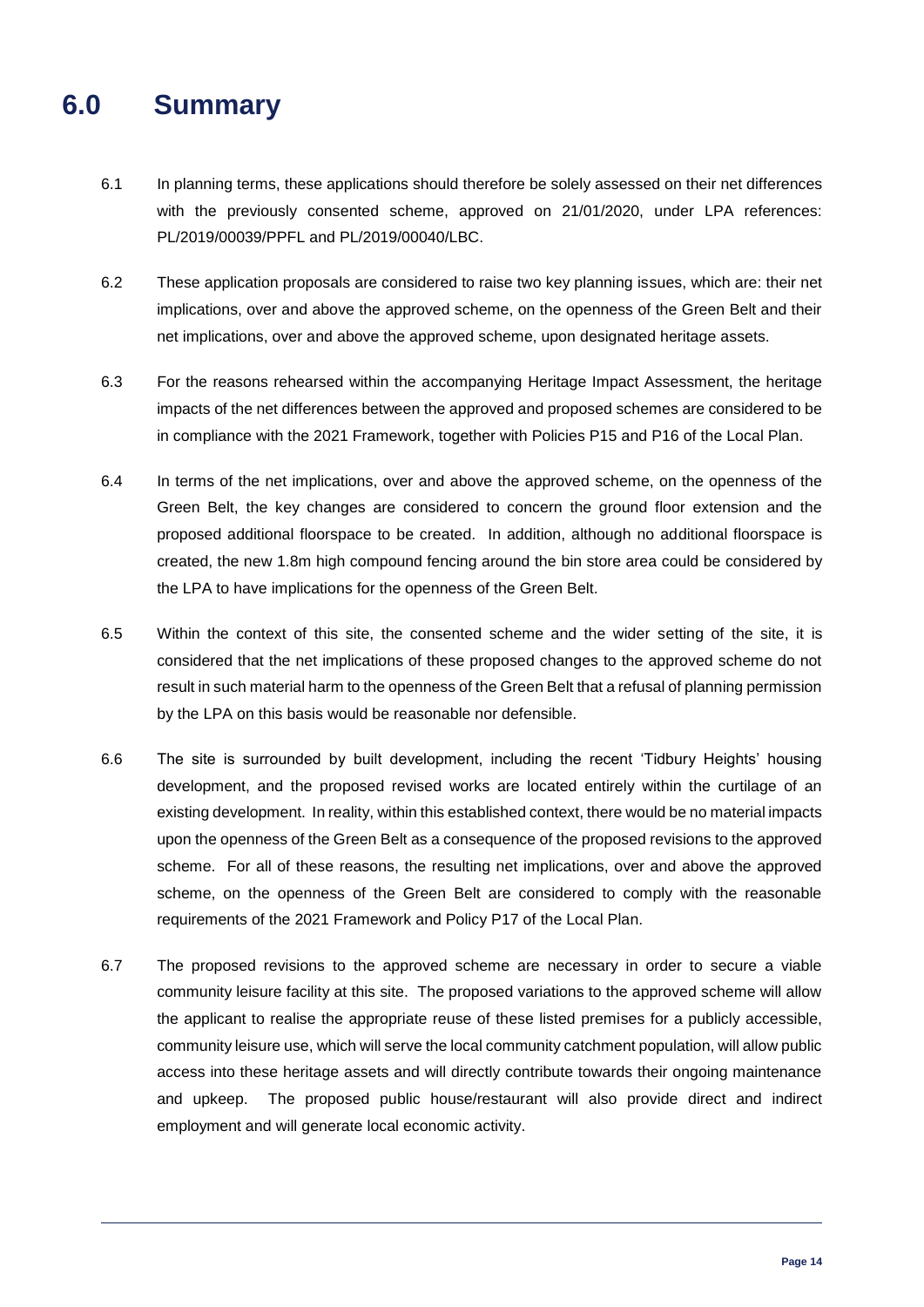- 6.8 The proposed revisions comprise an essential part of the applicant's investment into these listed premises and form a key part of the applicant's strategy to attract custom to this community leisure facility, to ensure its economic viability from its establishment on site. The application proposals would therefore help facilitate the establishment and consequent operation of this public house/restaurant, which would to add to and enhance the economic vitality and viability of the Earlswood local area. Furthermore, through the provision of guest accommodation, the application proposals would also help enhance the local provision of visitor accommodation, to help boost the economic benefits that the visitor economy plays for the local economy and employment generation.
- 6.9 The proposed public house/restaurant will be an important local community leisure facility within the Earlswood area. In order to be economically viable, the applicant needs to secure consent for these modest revisions to the approved scheme, to ensure its viability and secure the direct and indirect employment and local economic activity that will result. The application proposals would therefore facilitate the beneficial, sympathetic and appropriate use of these listed premises, which would add to and enhance the economic vitality and viability of the wider Earlswood area.
- 6.10 The proposed public house/restaurant will provide an established and valued community leisure facility, which enhances the opportunities for social interaction (as required by paragraphs 92 and 93 of the 2021 Framework) and will directly help to meet the economic and social needs of the local community, in compliance with the aspirations of Policy P18 of the Local Plan.
- 6.11 All other aspects of the planning issues raised by the application proposals are considered to not be materially at variance to the existing consented scheme and have consequently the subject of favourable precedent, as established by the LPA's approval of applications PL/2019/00039/PPFL and PL/2019/00040/LBC. In all other aspects, the net implications of the proposed variations over and above the approved scheme upon such matters as the implications upon residential amenity; landscape, ecology and highways are not considered to be materially at variance. None of these planning matters are considered to be demonstrably nor materially impacted by the proposed revisions to the approved scheme. The previously imposed planning conditions covering these aspects of the approved scheme can simply be reimposed upon the revised scheme. The application proposals are therefore considered to be in compliance with the reasonable requirements of the 2021 Framework, together with Policies P10, P14, P15 and P18 of the Local Plan, in this regard.
- 6.12 For the hospitality and leisure sector to recover from the catastrophic impacts of the pandemic, all assistance remains to be given for the foreseeable future and the maximisation of the use of external areas will be critical for this. The LPA should therefore use its best efforts to support the recovery of their own hospitality and leisure sector in this regard.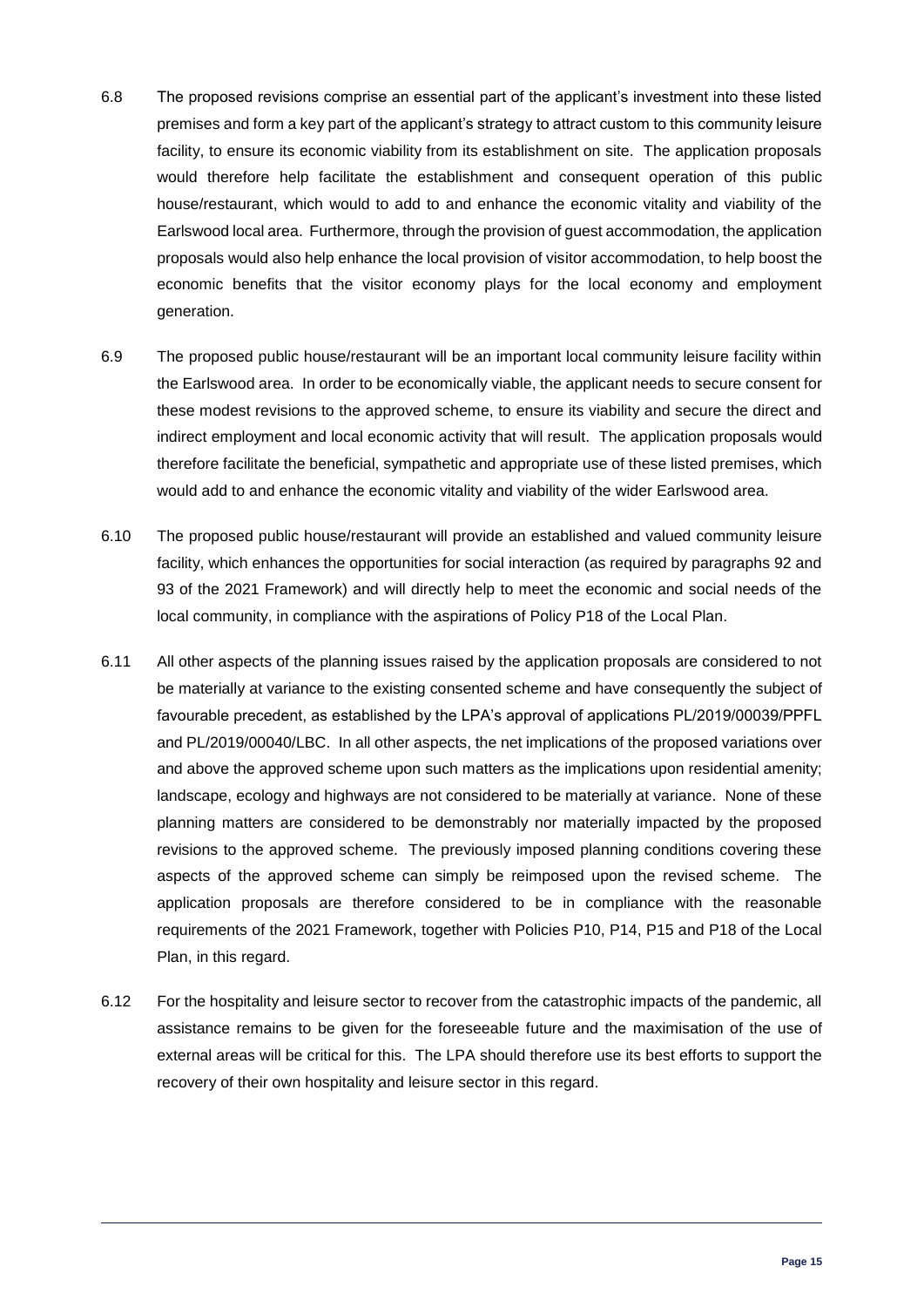- 6.13 Central Government has acknowledged that very special circumstances exist in the whole retail and leisure industry at present in the fight against the impact of the Covid pandemic. Inspectors have supported schemes to enhance external facilities at hospitality and leisure venues, including those located within designated Green Belts.
- 6.14 The proposed amended scheme would have no materially greater impact than the previously consented scheme.
- 6.15 Taking all of the above into account, it is therefore considered that the application proposals accord with the requirements and wider aims and aspirations of the 2021 Framework; together with Policies P10, P14, P15, P16, P17 and P18 of the Local Plan.
- 6.16 In accordance with the 2021 Framework's presumption in favour of sustainable development, together with the very special circumstances pertaining to the national recovery of the hospitality and leisure sector following the pandemic, the application proposals should be approved without delay.